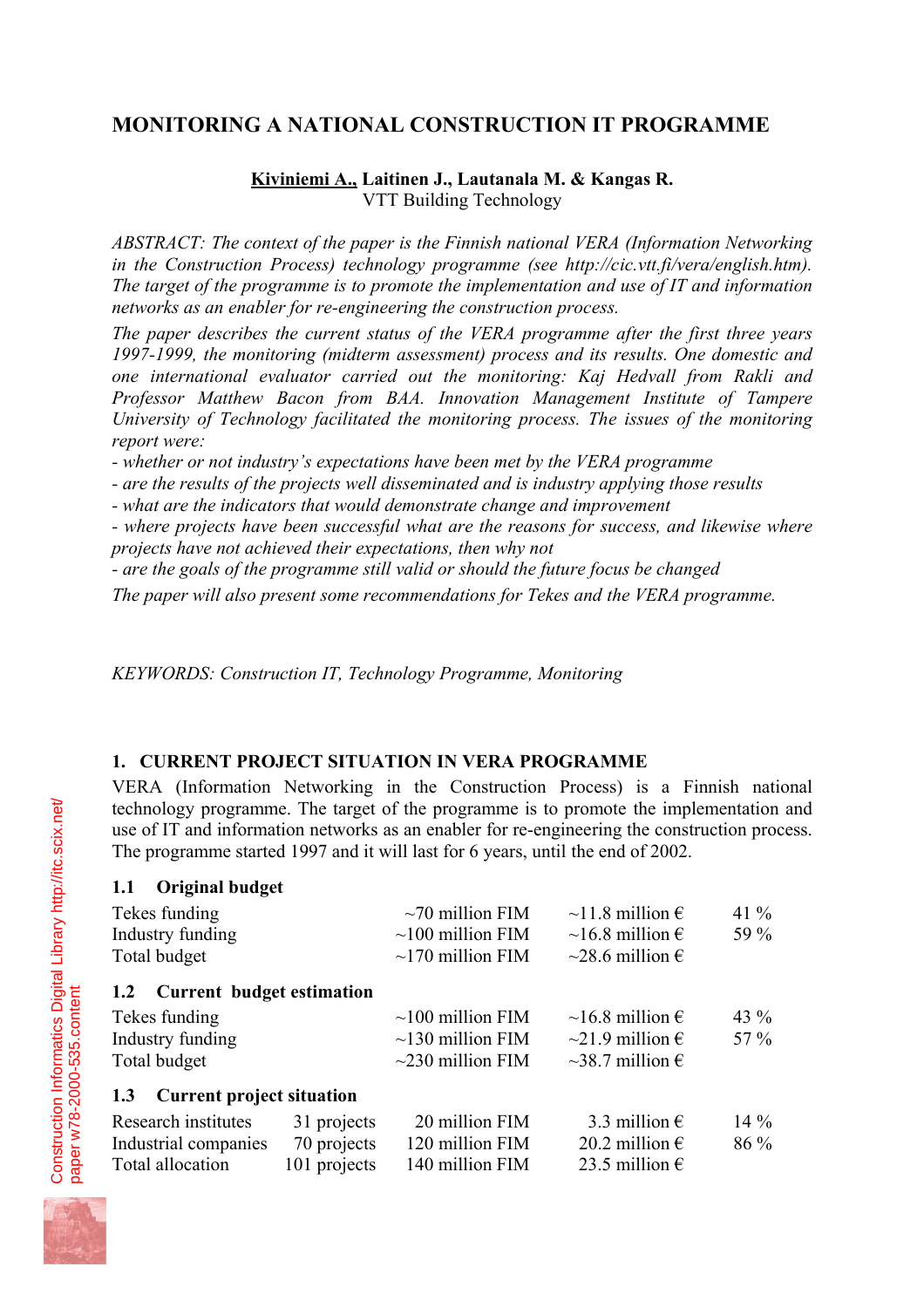| Tekes funding | Research   | 14 million FIM | 2.4 million $\epsilon$  | 70 % |
|---------------|------------|----------------|-------------------------|------|
|               | Industrial | 53 million FIM | 8.9 million $\epsilon$  | 44 % |
|               | Total      | 67 million FIM | 11.3 million $\epsilon$ | 48 % |

The main indication of the industry interest and activity on the VERA development area has been the need to expand the expected total budget by 35 %.

Short project presentations are available at http://cic.vtt.fi/vera/english.htm

# **2. MONITORING REPORT**

The following part, chapter 2.1 through to chaper 2.2.8 isan abridged version of the monitoring report. The full report can be found in http://cic.vtt.fi/vera/document/Monitoring\_Report\_2000.pdf [1]

### **2.1 Monitoring Work**

The overall aim of the monitoring was to assess the present state of the programme and the realised impacts to the industry as well as to challenge the validity of VERA objectives.

Co-ordination and internal assessment work was carried out by Innovation Management Institute of Tampere University of Technology; Pekka Berg, Satu Raak, Juha Nummi and Jussi Pihlajamaa. Professor Mathew Bacon from BAA, Great Britain and Kaj Hedvall, the Programme Manager of Rembrand technology programme carried out external assessments.

The focus of Professor Matthew Bacon's assessment was to assess (1) whether the expectations of the construction industry have been or are being met, (2) how well the results are disseminated and whether the mechanisms for dissemination are appropriate and (3) how the industry is applying the results. The assessment was carried out by interviewing ten projects, which were mostly completed/completing.

Kaj Hedvall's assessment focused on (1) whether the role of VERA as a generic tools programme for the entire real estate and construction industry is being met, (2) what is the interaction between VERA and the other technology programmes and (3) what are the benefits of VERA the projects and what is the contribution of the projects to the VERA initiatives. The assessment was carried out by interviewing ten projects that were more closely related to property management and real estate business.

The internal assessment focused on (1) the hoped for and so far reached impacts, (2) outputs/results and (3) activities of the programme management of VERA. The work was carried out as top-down assessment (interviews and workshops for Steering Committee members) and bottom-up assessment (15 interviews and 48 answers from the postal survey from the projects). The aim of the internal assessment as a whole was to provide as an objective information as possible to the Steering Committee for decision making.

# **2.2 Monitoring Findings**

The stated objective of VERA programme is: "…to promote the utilisation of product information technology and information networks in the construction processes and to make it possible to manage information flows during the entire life cycle of a building." The stated themes are seen in Figure 1. The programme has identified that at the heart of VERA must be the recognition of the synergies that exist between each of the five themes. For the moment there seems, however, to be no clear mechanism of where the synergies are identified. It was seen that the synergies would become self evident to some extent through the process of gathering the learning from the projects. The greatest synergy of all will be understood through way in which people and organisations work in new construction and real estate business processes, enabled through IT to share data across information networks over the life cycle of the facilities.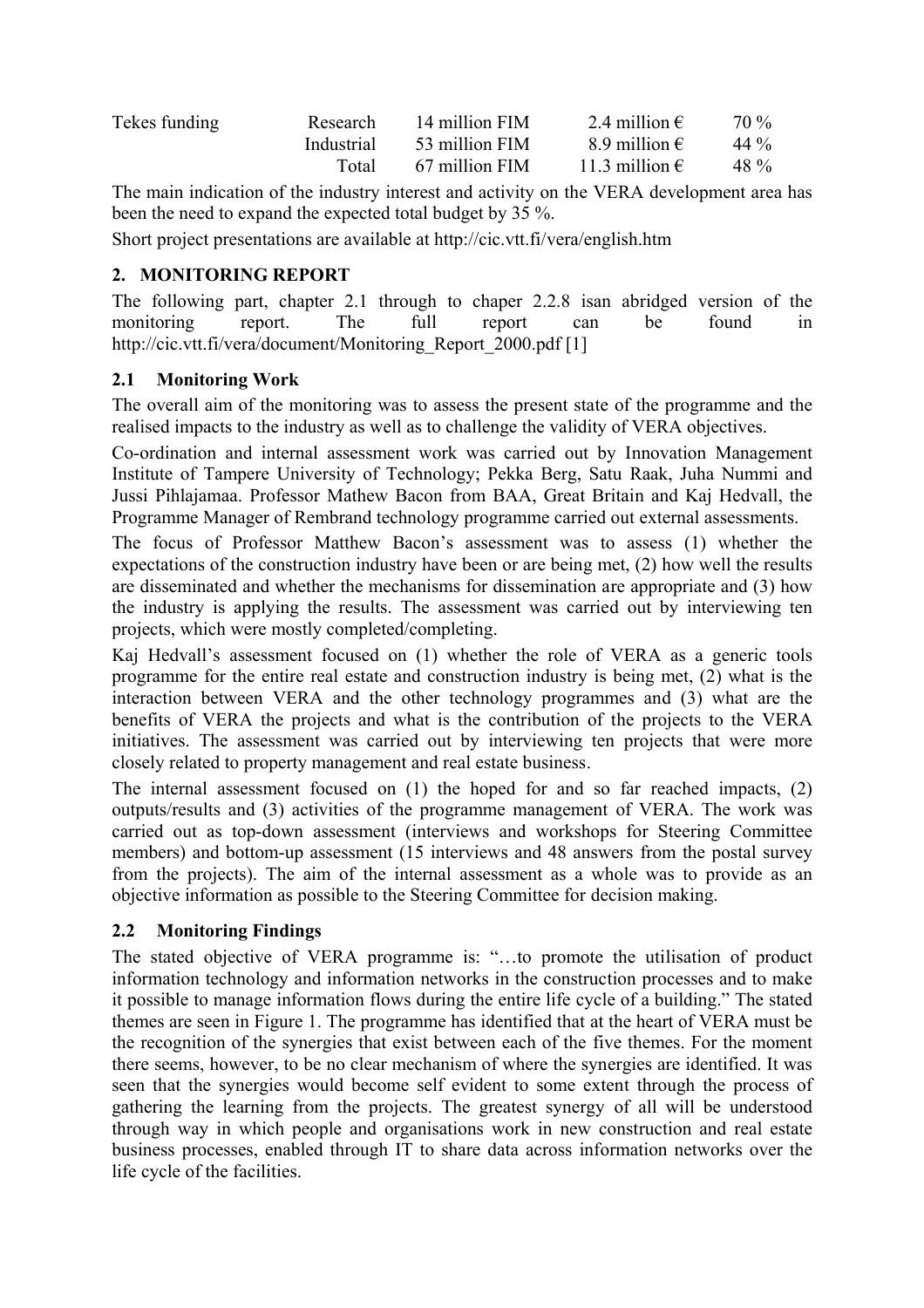The general feeling of many project participants was that VERA is a programme of a single issue having "core" projects and "fringe" projects. Participants commenting this regarded themselves as "fringe" projects. Answers from the projects in the "core" indicated, however, that the "core" of VERA is in fact diverse rather than focusing just on single issues. In any case, such attitudes were assessed to be a threat for achieving all the potential synergies created or to be created in VERA.



*Figure 1. The programme themes Figure 2. Numerical goals used in the projects* 

# 2.2.1 Direct impacts

The so far realised direct impacts of VERA cannot be quantified. Within the projects Professor Matthew Bacon interviewed there was no attempt made to measure the efficiency of current working practices or to produce any form of cost benefit model. Some projects did recognise the importance and the need for metrics but complexities of establishing robust metrics were perceived too difficult to address.

The projects were also asked in the internal assessment whether they had set numerical goals (Figure 2). The outcome is different from the previously described one. Most of the projects did not, however, define what the metrics were or they were very imprecise. Among the most commonly mentioned metrics were: budget, scheduling, sales volume, market share, number of (new) customers, customer satisfaction, turnover, profitability, share of exports.

# 2.2.2 National level impacts

National level impacts of VERA were discussed in the interviews and workshops of the steering committee. Increase in the national level competitiveness as well as increase in the productivity and the competitiveness of the property sector were seen important hoped for impacts. Whether any of these impacts has already been obtained, was considered minor importance and hard to evaluate at this point in the steering group.

The integration problem in the construction and real estate industry and the lack of common will to communicate across the border lines were seen as hindrance in reaching industry level impacts in the first three years. Improvements in the atmosphere, attitudes as well as awareness were, though, already seen to have been taking place in the construction and real estate industry.

# 2.2.3 Impacts on the construction and real estate industry

The projects as well as the Steering Committee members were asked about their opinions of the significance of the already obtained impacts to the entire construction and real estate industry (Figure 3).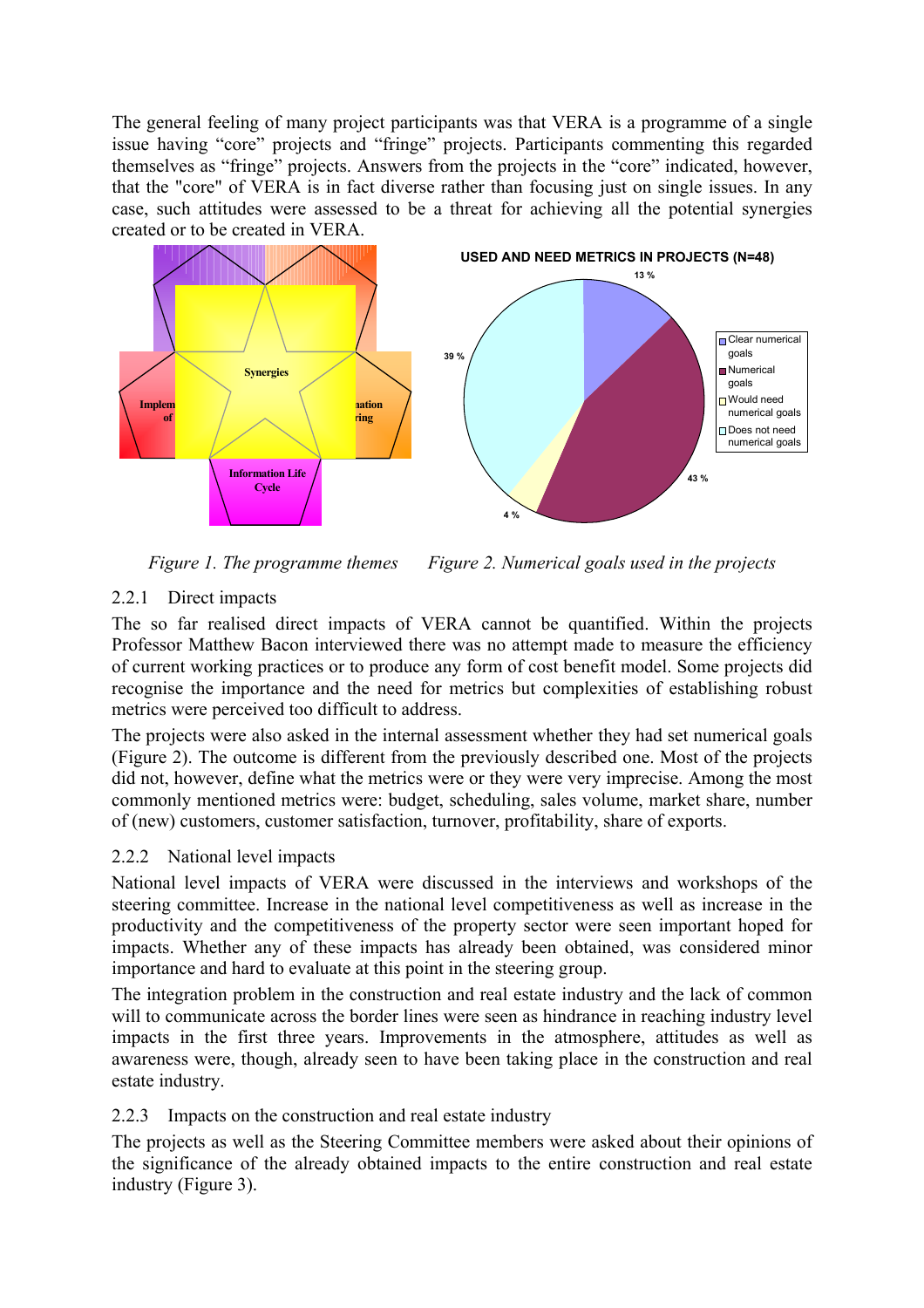**PROJECTS IMPACTS TO ENTIRE CONSTRUCTION INDUSTRY (N=48)**



*Figure 3. Opinions of the projects about the significance of the impacts so far in VERA* 

According to the Steering Committee there has already been many positive improvements and promising results in some of the projects, but not yet for the industry as a whole. Expectations are quite high for the last three years. More emphasis is especially needed within the life cycle concept as well as process re-engineering to enhance those impacts. During the monitoring work, management of information through the entire life cycle of a building was raised as the most important issue to which the other impacts should be connected.

### 2.2.4 Indirect impacts

In contrast to the direct impacts, the indirect impacts were found significant to the construction industry as well as to the real estate industry. The majority of the project members saw benefits from the projects in which they had participated.

Themes that consistently appeared in the interviews of the construction industry projects were: (1) much improved awareness of the issues that need to be addressed in terms of information technology, (2) indirect learning of the participants in general and (3) need to have start-up briefing for all participants of the project to educate the project partners in the key concepts relevant to the project.

Themes number 1 and 2 (above) also came up in the interviews of the real estate and property management projects. In these projects it was regarded especially important that project participants were ready and available when the market was demanding IT-tools to manage the information.

In the software business the situation was different since the IT-products are their core business. The projects found the development work very important in terms of renewing their core products. These projects were seen as creating a competence to work in open and modular environments, all be it, only inside the firms of the participants.

As a whole, it appeared that interoperation was in practice being limited to creating readiness for data exchange between separate applications. The success of developing the joint parts in the programme integration was considered less than expected. One reason for the limited success to create programme integration was the rapid change in the business environment during the projects. In several cases, where major changes had occurred in the business structures and strategies, even the indirect impacts of the projects were found hard to assess.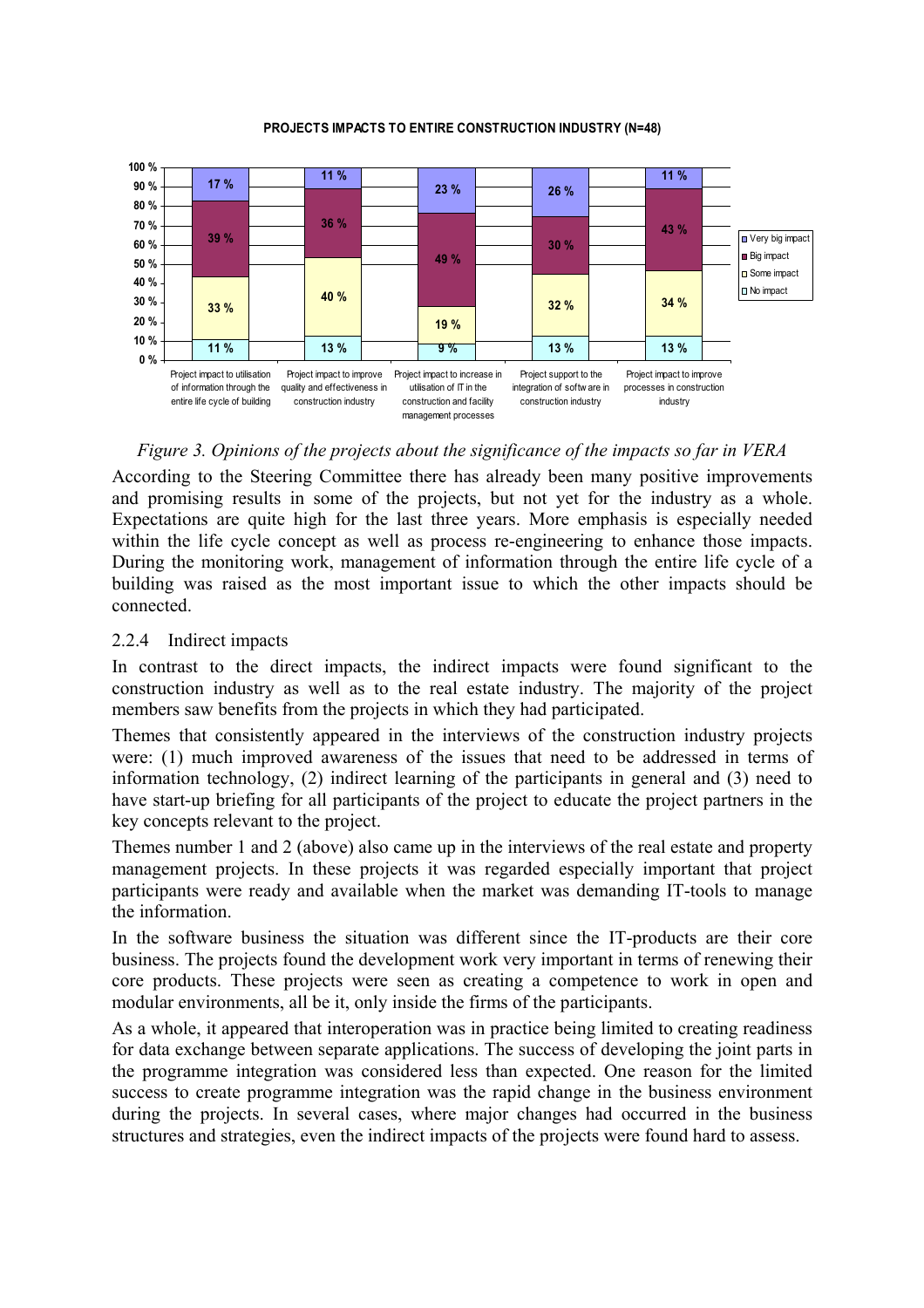#### 2.2.5 Nature of the projects

The development projects of VERA seemed to support business operations of the companies very well (Figure 4). The success of the projects was also found successful or having no difference compared to other development projects of the organisation. The same trend was seen when the participants were asked how problematic the project had been in comparison to the other development projects of the company. In other words the majority of the participants considered that VERA projects had no more problems or even less problems than the other development projects in the organisation.



**NATURE OF THE PROJECTS (N=48)**

#### *Figure 4. Nature of the project in terms of success in the goal setting and success in the project implementation and existing problems in relation to other development projects.*

The result can be considered expected as the majority of VERA projects are close to the business and thus mostly applied compared to many other technology programmes. Another reason for such an outcome is probably the lower risk level in the construction industry in general than in other industries. It can be concluded that the answers of the projects in the internal assessment support well the external assessments - the indirect impacts of VERA are in deed significant to the construction industry as well as to the real estate industry.

#### 2.2.6 Activities of the programme management

Among the projects, the three most important supporting activities of VERA were (1) impacts to common attitudes (86 %), (2) programme information (63 %) and (3) the support from the programme manager (62 %). These activities, including the programme seminars, were also regarded as the most well managed. As a whole VERA was found well managed (Figure 5). The professionalism of the programme manager, his time availability and the information provided were regarded as of high quality.



**SUCCESS OF THE SUPPORT OF VERA PROGRAMME TO PROJECTS (N=48)**

*Figure 5. Success of the activities arranged by VERA programme*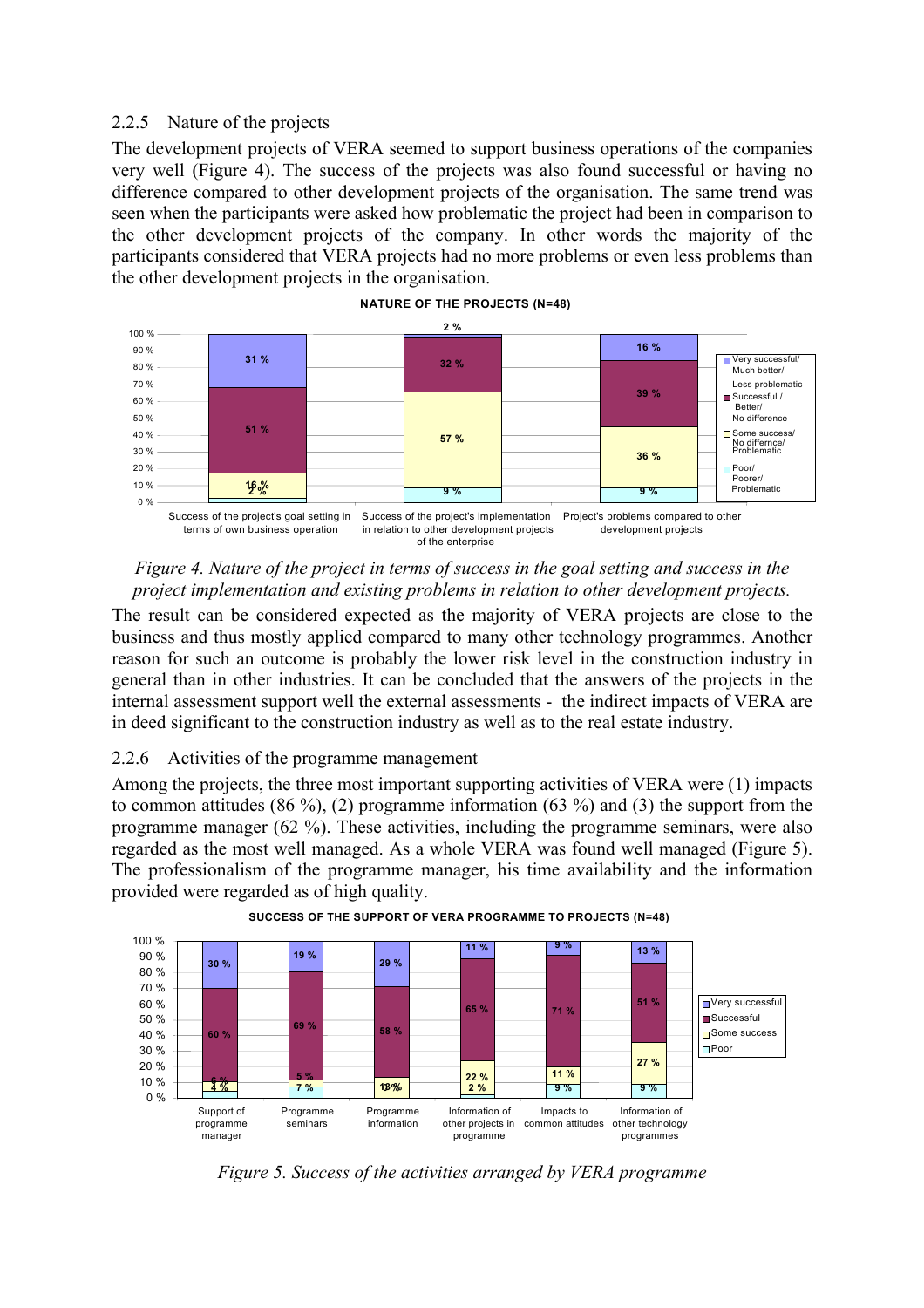In general the interaction between the projects was observed rather minimal and contacts to the research projects almost non-existent. The awareness of the Finnish research projects of construction and real estate fields was regarded as very low among the projects. The content of the general information of VERA was assessed homogenous. Among the "fringe" projects international co-operation was found to be too much focused on IAI/IFC issues.

### 2.2.7 Impact of the Tekes funding

Without Tekes funding 35% of the projects would not have started at all and 55% of the projects would have been implemented differently. 10% did not answer this question or had no opinion, but none of the projects answered that they would have implemented the project to the same extent without Tekes funding.

As a whole, Tekes funding was regarded as important and extremely helpful. Strategic projects and technically high risk projects were seen in great demand for Tekes support. Whether the project was put into a certain programme or into a programme at all, was in minor importance for many of the participants. In other words the ultimate goal of many projects was to get Tekes funding.

There is much potential to make a direct impact. It was assessed, however, that not enough had been done to achieve the objective of VERA. The essence of the message to Tekes must be that a rich body of work has been undertaken, and the results of that work hold huge potential for exploitation. Nevertheless the success of Tekes and VERA programme to realise that potential will be dependent on the willingness of people in the industry to change.

### 2.2.8 Validity of VERA objectives

There was no strong evidence to question the objectives of VERA programme or to set more ambitious goals. However, some findings indicated that the Steering Committee needs to enhance and clarify some objectives. The monitoring team made the following suggestions:

- 1. The need to deal with the question of VERA being a generic tools programme for the entire real estate cluster or a programme concentrating on the integration of the design and construction processes.
- 2. The need to understand how to effect change in working practises. There is a call for both believing and understanding the need for change.
- 3. The need to promote the concept of process management tools concerning the goal of construction process.
- 4. The need to identify coherently and clearly the impacts, goals and outputs serving as base for the value model.
- 5. The need to focus the programme more towards the customer/user, to create a market pull for the technologies developed. By trying to induce change in the organisational processes of e.g. real estate owners, the programme can create markets for various IT products as well as valuable information about future demand of them.

VERA has fulfilled its role as a generic tools programme as the scope and focus of the projects are diverse. There were many approaches in the assessed projects related to real estate business and property management, some being very far from the "core" projects.

The extent to which VERA has been able to increase the integration between the various fields in the industry was, on the other hand, less clear. There seemed to be an increased awareness of the importance of openness and interoperability, but the networks were seen on the firm level consisting of strategic alliances between producers or between the client and the producer. Neither were many really strong links observed between the "core" and the "fringe" projects of VERA.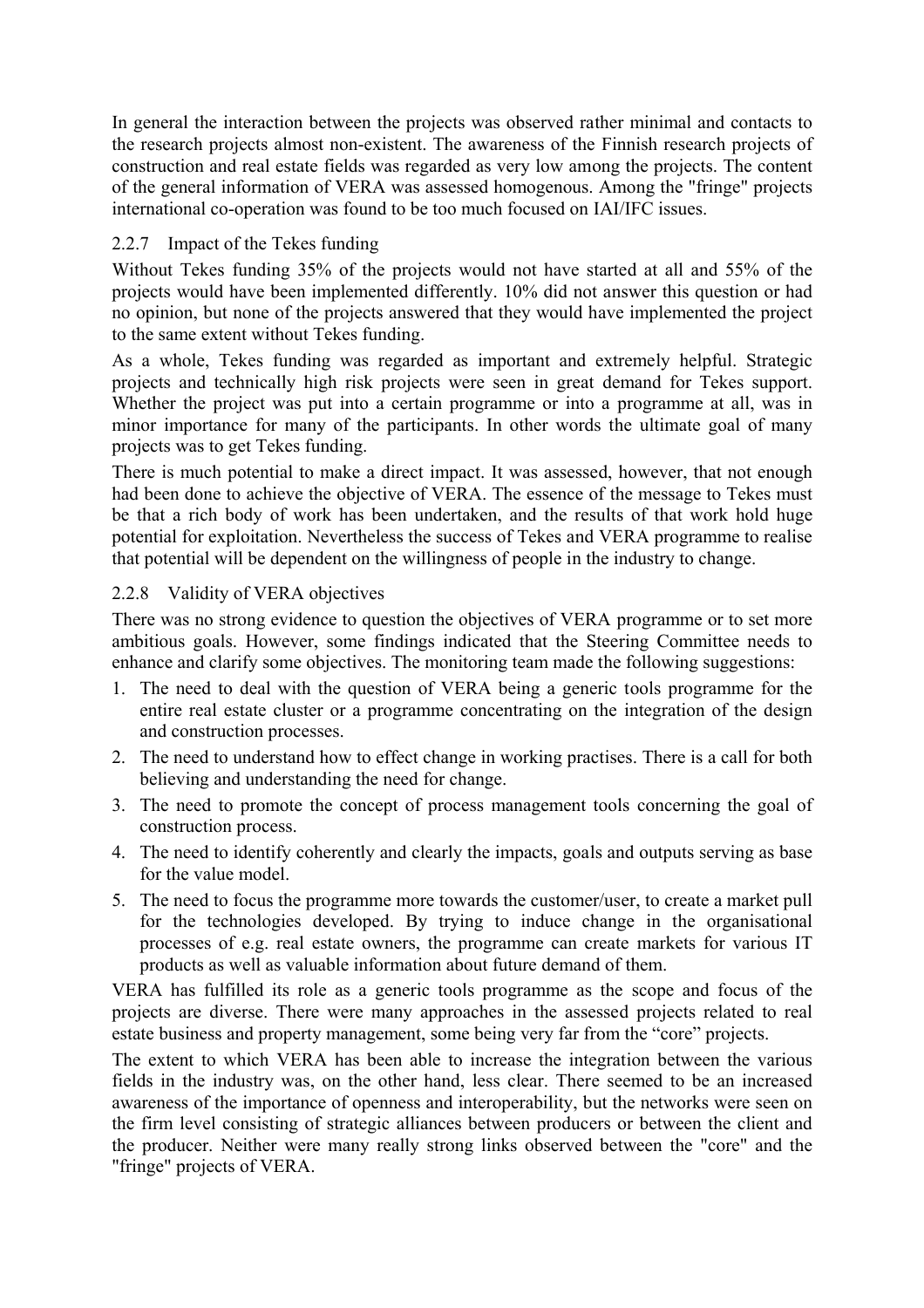### **3. CONCLUSIONS FROM THE MONITORING PROCESS**

The main reason for the monitoring process was to assess the current situation and improve the activities in VERA over the last three years. The monitoring process gave valuable knowledge for the future work, especially the recommendations from the external assessment by Professor Matthew Bacon and Kaj Hedvall. But the report also contains some conclusions, which are not possible to implement or at least would demand significant changes in the Tekes funding mechanism, and are therefore not VERA specific issues. Of course Tekes can also consider these comments in the development of technology programmes in the future.

The internal monitoring method was based on Pekka Berg's doctoral thesis published in 1999 [2]. Regarding the experiences in VERA monitoring process, the method seems likely to be more appropriate to evaluation in the end of programme. Currently it makes a clear distinction between evaluation and monitoring only in terminology, but the method in both processes is about the same. To be able to develop the method further the authors have recorded some of their findings during the VERA monitoring process:

- 1. It is difficult or impossible to measure results of a programme in the mid-term phase. The monitoring process should concentrate more to the programme objectives and activities, not trying to measure the results.
- 2. The division in research and industrial projects is very important to the programme management. Now this distinction has been mostly ignored in reporting the results.
- 3. In the questionnaires the lack of definition in terminology caused non-coherent answers, because people understood the questions very differently. Conclusions based on the answers are very difficult to trust if the basis for them is not clear. In this evaluation the translation between Finnish and English also sometimes blurs the terminology.
- 4. Lot of time in the monitoring process was devoted to the categorisation to three different project stages, starting, on-going and finished projects, and to the comparison of the three categories to see if the goals for projects will change during the process. This part, comparing different projects at different stages, did not bring value for the monitoring.
- 5. The individual answers were confidential, which of course is necessary when projects are expected to criticise their funding body. Never the less, the lack of transparency in some parts makes it difficult to estimate the real meaningfulness of comments. Example of this problem are the "many comments" of "core" versus "fringe" projects. How many, and which type of projects? It would be important to publish the percentages about all meaningful comments, now some vocal comments can easily be overrated in the report. The criticism against division to "core" and "fringe" projects and that the "core" projects would have "much more comprehensive view about the objectives and the potential results as well as threats and risks of the IFC work" seems to be based on a emotional opinion of some projects seeing themselves as "fringe" projects. All projects have the same access to all IAI/IFC information. If someone does not use the access, it can not be solved by the activities of Steering Committee or Programme Manager.
- 6. In some parts, the conclusions reflect ignorance of the basic roles and responsibilities of Tekes, Programme Manager and Steering Committee. The Steering Committee consists of experts in some leading industry companies in this field, but it does not evaluate, or even get any material on the industrial R&D projects, they can only evaluate public projects by universities and other research institutes. This is a necessity because of the industry competition; it is hardly possible that a body of industrial people could see the R&D strategies and plans of their competitors. It is also not possible to expand the work of the Steering Committee to include information management or "focus on more efficient knowledge and result capture and dissemination both in VERA among the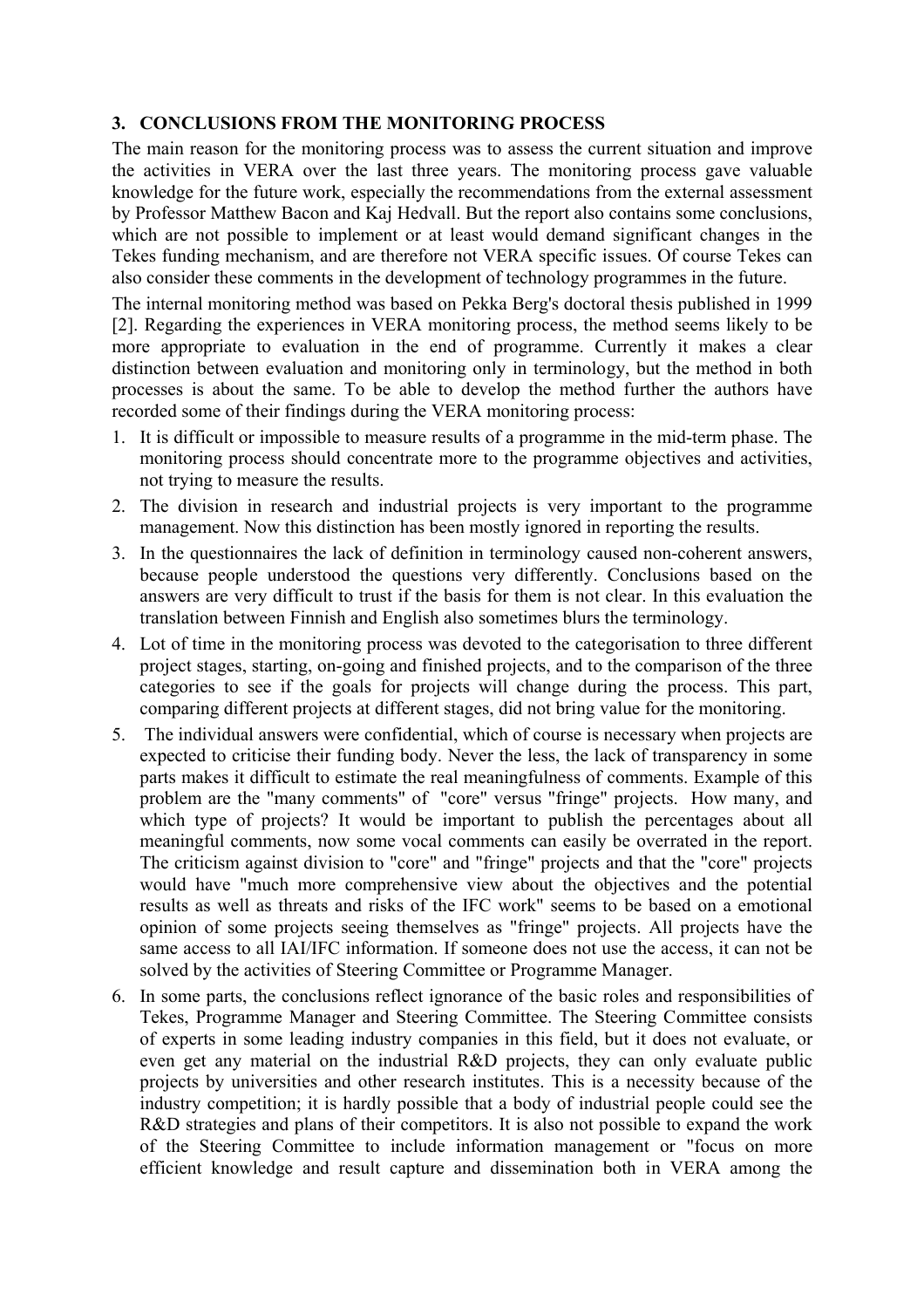projects and from VERA towards industry." The Steering Committee defines strategies and the Programme Manager is responsible of the actions in co-operation with Tekes.

7. The criticism against the lack of interaction between projects and the lack of information about research projects is well justified. Therefore it is rather peculiar to suggest that the solution would be to "list the central national and international links" on the web site. All the projects, and some external links are already there, but the projects complaining the lack of interaction are obviously not using them. The solution can hardly be "more links". This is a serious problem, which should be solved, but it needs more comprehensive actions, perhaps even changes in the agreement terms between projects and Tekes. Now nobody can force companies to share the information, all results are totally their property.

The above criticism against some details in the monitoring report does not mean that the authors would not accept the main conclusions and recommendations of the monitoring team. In technology programmes like VERA there is a lot of work to improve the gathering of learning and use of results from projects. The following list is based on the recommendations of the monitoring team, but the authors have rearranged and addressed the recommendations to the right body. Original recommendations of the monitoring team and the full report can be found at: http://cic.vtt.fi/vera/document/Monitoring\_Report\_2000.pdf

# **4. RECOMMENDATIONS FOR FURTHER ACTIVITIES**

#### **4.1 Recommendations to Tekes**

- 1. Tekes should try to develop more efficient knowledge and result capture and dissemination among the projects and towards industry. Such an effort in any technology programme would result (1) increase in learning in the projects, between the projects as well as in the industry, (2) increase in the rate of the change in moving towards the objectives of the technology programme.
- 2. The key components for such knowledge capturing tool are suggested to be: knowledge bank of the projects, resources for collecting the knowledge and learning from the projects, focus on content and quality of the information disseminated. Creation of toolboxes for different types of companies based on their needs would then enable the use and dissemination of knowledge. Contents of the toolbox should include a developing plan, resources, "how to" guides, training needs, information management, development of IT infrastructure and standards. If this could be achieved, Finnish technology programmes would be even more powerful model for other countries to follow.
- 3. In general, the interaction between projects needs to be enhanced. Tekes should address this issue by modifying the demands of interaction and openness in the projects, which are participating in technology programmes. On the other hand this is also a delicate issue, which must be considered carefully to avoid possible negative effects, like unwillingness to participate technology programmes in the leading companies if they see that they would loose their competitiveness by sharing all information.
- 4. Strong co-operation between the other related technology programmes, in this case mainly between Vera, Rembrand, ProBuild and Healthy Building. The steering groups of all the related real estate cluster programmes and Tekes must address this issue and decide the roles and the relationships of the programmes. As a result of the recent development in the palette of technology programmes on this particular field Tekes has already started this development in co-operation.

### **4.2 Recommendations to the VERA programme**

1. The Steering Committee needs to define and to separate the different objectives and their levels to quantify the objectives and to build a value model on the identified objectives.